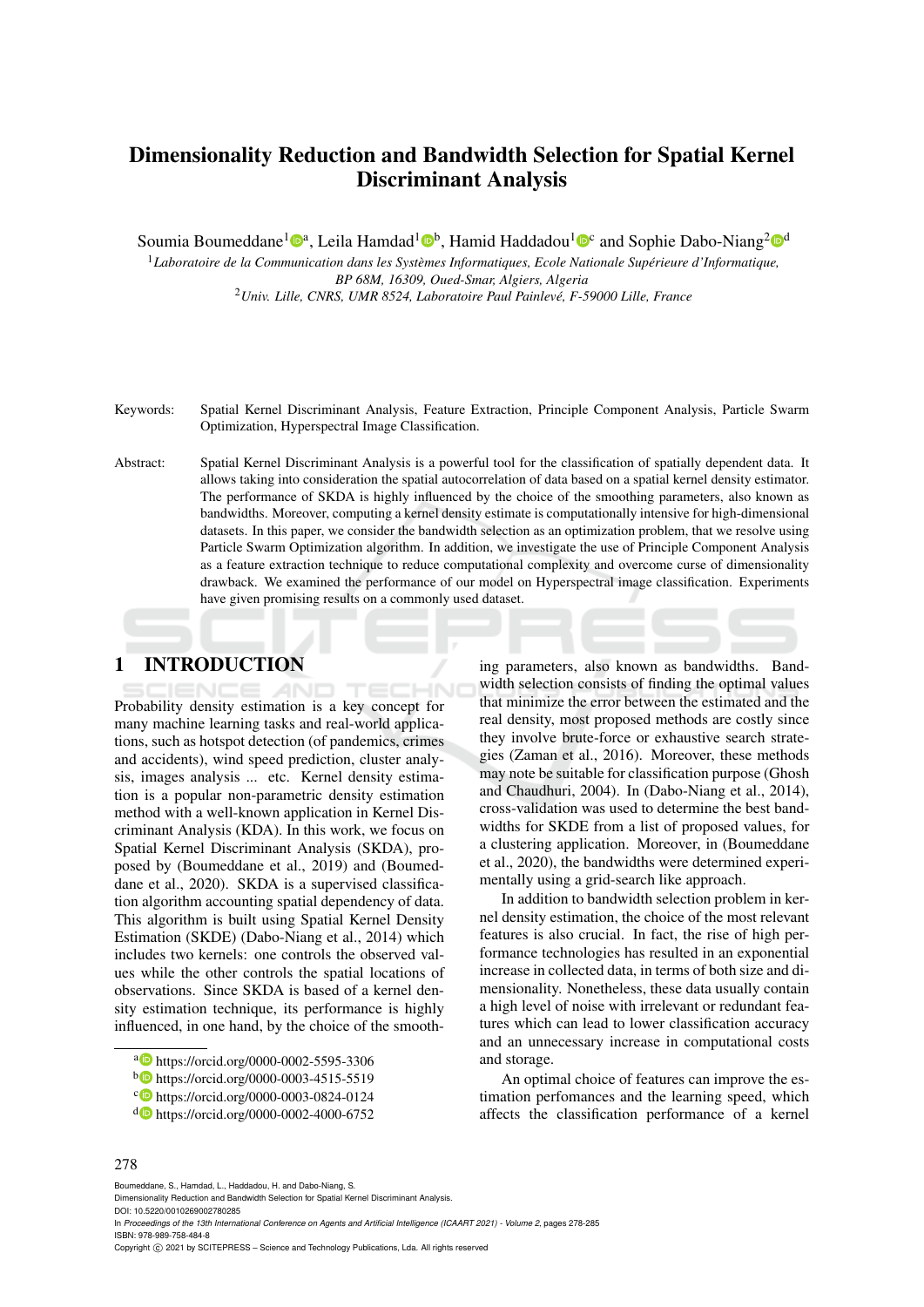density estimator based classifier (Sheikhpour et al., 2016). Moreover, Kernel density estimation is computationally intensive for high dimensional data, due to the design of this estimator. Dimensionality reduction has been proven to be efficient to preprocess high dimensional data and to remove noisy (i.e. irrelevant) and redundant features. It aims to reduce the complexity of a model and build a more comprehensible, simpler and understandable data (Li et al., 2018).

In this study, we address the problem of bandwidth selection for Spatial Kernel Discriminant Analysis in a context of high-dimensional feature space. We propose a new hybrid approach to resolve both dimensionality reduction and bandwidth selection for Spatial Kernel Discriminant Analysis. Using Principal Component Analysis (PCA) as a feature extraction technique which consist of projecting data to a new feature subspace with lower dimensionality. Moreover, we consider the bandwidth selection as an optimisation problem, that we resolve using Particle Swarm Optimization, a powerful and efficient population-based optimization technique which has been successfully applied in many complex optimisation problems (Wang et al., 2018).

We validate our approach on hyperspectral image (HSI) classification. These images provide rich information despite other remote sensing technologies. However, this technique offers a large spectral vectors with hundreds of wavelengths including possible irrelevant or redundant data. This increases significantly the computation time and model complexity of classification algorithms.

This paper is organized as follows: In Section 2, we present kernel density estimation and highlight the effect of the bandwidth selection. In section 3, we give a brief overview of Spatial Kernel Discriminant Analysis (SKDA). Section 4 is dedicated to related work. In section 5, we present Principle component Analysis and Particle Swarm Optimisation. Then, we explain in section 6 our proposed approach for dimensionality reduction and the selection of SKDA bandwidths. Finally, we present the experimental results of our approach for HSI classification.

# 2 KERNEL DENSITY ESTIMATION

Suppose we have a random variable *X* with a probability density function  $f$ . Typically, the precise form of the density function *f* is not known and needs to be estimated. Kernel density estimation (KDE), also known as Parzen Window method (Silverman, 1986) is a common approach to compute a non-parametric estimates of the probability density functions *f* . This non-parametric nature makes KDE a flexible and attractive method, since it can estimate the density directly from data samples without any assumptions about the form of the distribution (Gramacki, 2018).

Let *X* be a random variable with an unknown probability density function *f*. Given *n d*dimensional, independent and identically distributed samples  $X_1, X_2, ..., X_n$  of *X*, the kernel estimate of the density function  $f$  denoted  $\hat{f}$  is given by:

$$
\hat{f}(x) = \frac{1}{nh^d} \sum_{i=1}^n K\left(\frac{x - X_i}{h}\right), x \in \mathbb{R}^d \tag{1}
$$

Where: *h* is a hyperparameter named the bandwidth which controls the amount of smoothing, and *K* is a smoothing function called the kernel function, that assign a weight according to the distance between *X<sup>i</sup>* and *x*.

Fig. 1 illustrates a set of data points (black vertical lines on the x-axis) and their individual kernels (red lines) computed using Gaussian kernel. The overall density (blue curve) is computed by summing these individual functions according to Equation 1.



Figure 1: Kernel density estimate (KDE).

The bandwidth *h* plays the role of a smoothing scale, and determines how much emphasis is put on the closest points. It is well recognized that the choice of the bandwidth is a crucial problem for KDE (Gramacki, 2018). This problem is often known as bandwidth selection.

To illustrate the effect of this hyperparameter , Fig. 2 shows the kernel density estimate of a random sample of 1000 samples from a Gaussian distribution using different bandwidth values. As we can see, the most appropriate estimation has been obtained when  $h = 0.22$ . However, when *h* is too small,  $(h = 0.03)$ the density is undersmoothed. On the contrast, for a large value of the bandwidth  $(h = 1.5)$ , the density is oversmoothed (Chen, 2017).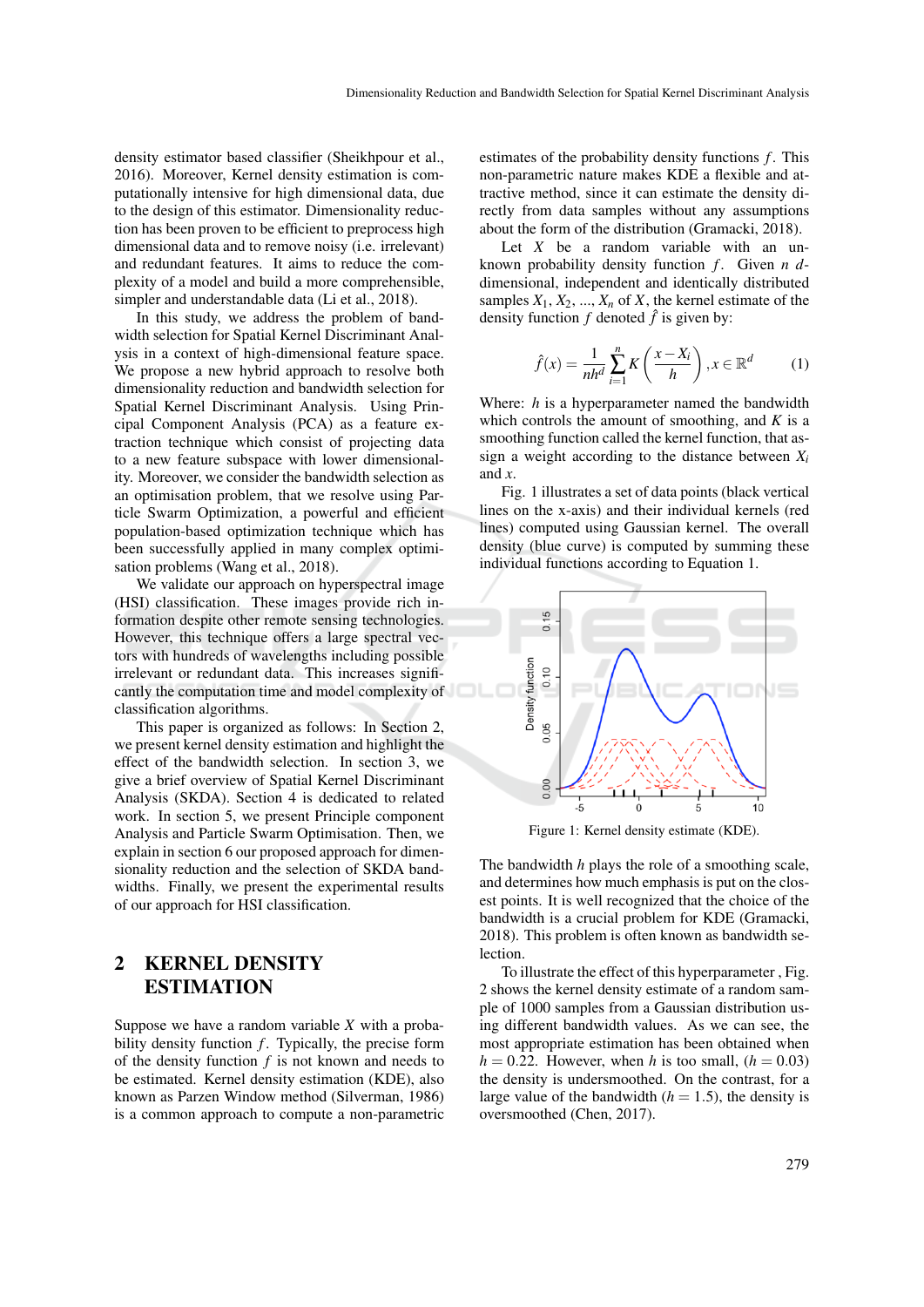

Figure 2: Kernel density estimate (KDE) with different bandwidths.

One of the well-known application of Kernel Density Estimation is its use to build a supervised classifier upon Bayes' theorem, called Kernel Discriminant Analysis (KDA). In fact, for a training set of *n d*-dimensional samples grouped into *m* classes, Bayes discriminant rule consists of assigning a *d*dimensional observation x to the class  $k_0$  with highest posterior probability, formulated as:

$$
k_0 = \underset{k \in \{1, 2, ..., m\}}{\text{argmax}} (\pi_k f_k(x))
$$
 (2)

Where  $f_k$  is the probability density function of  $x$  in the class *k* and  $\pi_k$  is the a priori probability that an observation belongs to the class  $k(k = 1, ..., m)$ . Kernel Discriminant Analysis rule consists of using Kernel Density Estimation (Equation 1) to estimate the the density functions *fk*.

# 3 SPATIAL KERNEL DISCRIMINANT ANALYSIS

Like most classification algorithms, Kernel Discriminant Analysis assumes that data samples are independent and identically distributed (i.i.d). However, this assumption is often violated in many real-life problems, for example, in georeferenced data containing a spatial dimension and characterized by spatial autocorrelation phenomena. This characteristic comes from the fact that more the objects are close to each other, the higher is the correlation between them (Miller, 2004).

In (Boumeddane et al., 2019) and (Boumeddane et al., 2020), the authors proposed an extension of Kernel Discriminant Analysis (KDA) for spatially dependent data, based on a Spatial Kernel Density Estimator (SKDE) proposed by (Dabo-Niang et al., 2014) which takes into account the spatial positions of data.

We consider a spatial process  $\{Z_s = (X_s, Y_s) \in$  $\mathbb{R}^d \times [1,m], \mathbf{s} \in \mathbb{Z}^2, d \in \mathbb{N}^*, m \in \mathbb{N}^*$ , representing a

Suppose that  $x_1^{(k)}$  $x_1^{(k)}, x_2^{(k)}$  $x_2^{(k)}$ , ...,  $x_{m_k}^{(k)}$  are *d*-dimensional observations from the  $k$ -th class ( $\hat{k} = 1, 2, ..., m$ ) of the training set (of a total size *n*), measured at the sites  $s_1, s_2, \ldots, s_{m_k}$  respectively.

An observation  $x_j \in \mathbb{R}^d$  located at a site  $s_j$ , will be assigned to the class  $k_0$ , where:

$$
k_0 = \underset{k \in \{1, 2, \dots, m\}}{\text{argmax}} (\hat{\pi}_k \hat{f}_k(x))
$$
 (3)

The class density function  $f_k$  of the *k*-th class is estimated using the spatial kernel density estimator (SKDE) of (Dabo-Niang et al., 2014), defined as:

$$
\hat{f}_k(x_j) = \frac{1}{m_k h_v^d h_s^2} \sum_{i=1}^{m_k} K_v \left( \frac{x_j - x_i^{(k)}}{h_v} \right) K_s \left( \frac{\|\mathbf{s}_j - \mathbf{s}_i\|}{h_s} \right), \tag{4}
$$

where:

- $h<sub>v</sub>$  and  $h<sub>s</sub>$  are two bandwidths controlling, respectively, features and spatial neighbourhood,
- $K_v$  and  $K_s$  are two kernels respectively defined in  $\mathbb{R}^d$  and  $\mathbb{R}$ , where  $K_v$  manages observations' values while  $K_s$  deals with the spatial dimension of data,
- $\| s_j s_{k_i} \|$  is the Euclidean distance between the sites  $s_j$  and  $s_i$ ,

### 4 RELATED WORK

169 F

In literature, a set of data-based bandwidth selectors have been proposed for kernel density estimation. The core idea behind these methods is to find the optimal bandwidth which minimises the Mean Integrated Squared Error (MISE) between the estimated and actual probability density function (Chen, 2017), formulated as:

$$
MISE(h) = E\left[\int (\hat{f}(x) - f(x))^2 dx\right]
$$
 (5)

These methods include: (1) Rules-of-thumb : such as, Silverman's rule of thumb and Scott's rule of thumb. These rules rely upon some assumption on the density, like the assumption of a normal density in Silverman's rule, which makes these methods not totality data-driven (Zhou et al., 2018) , (2) Cross-validation based approaches: including least square cross validation, biased cross validation and smoothed cross validation, (3) Plug-in approaches and (4) Bootstrap approaches (Chen, 2017).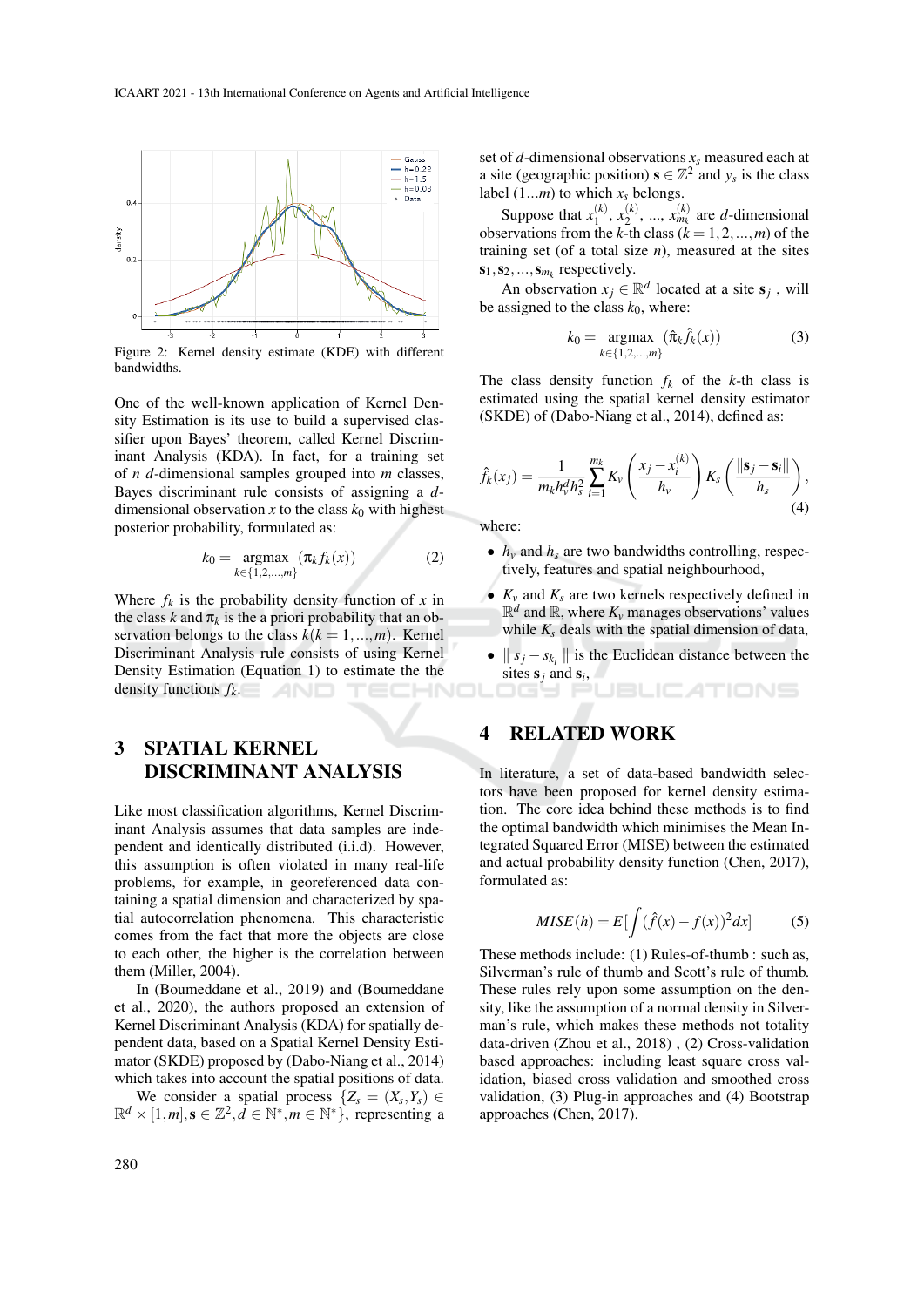These bandwidth selection techniques that aim to minimise the MISE may note be suitable for classification purpose, in other words the optimal bandwidth that minimise the MISE may not be optimal to minimise the misclassification rate (Ghosh and Chaudhuri, 2004). In addition, SKDA depends on two bandwidths related to featutes on one hand, and spatial neighbourhood on the other hand. These bandwidth selection methods do not consider the spatial dimension of data.

Few works has addressed dimensionality reduction and bandwidth selection for Kernel Discriminant Analysis. In (Sheikhpour et al., 2016), the authors proposed a hybrid model of Particle Swarm Optimization (PSO) and Kernel Discriminant Analysis using PSO metaheuristic for both features and optimal bandwith selection. This model was applied for breast cancer diagnosis. Moreover, (Baek et al., 2016) proposed an approach which integrates Kernel Discriminant analysis and the information theoretic measure of complexity (ICOMP) with genetic algorithm (GA), used simultaneously for features and bandwidth selection. Recently, (Sheikhpour et al., 2017) proposed a kernelized non-parametric classifier based on feature ranking in anisotropic Gaussian kernel (KNR-AGK). This approach uses features' ranks for both feature selection and parameters learning of the anisotropic Gaussian kernel, considering these ranks as the kernel bandwidths of different dimensions.

### 5 BACKGROUND

In this section we present an overview of the two concepts that we will use in our hybrid method : Principle Component Analysis and Particle Swarm Optimisation.

### 5.1 Principle Component Analysis

IENCE *A*ND

Principal component analysis (PCA) is a dimensionality reduction technique, which projects a data set of a high-dimensional space into a lower-dimensional sub-space, with the goal of preserving most of the variation. It is a mathematical algorithm, which consists of finding a linear combination converting the original variables into a new set of uncorrelated variables (the principle components) which capture maximal variance. PCA can be performed via an eigen decomposition of the covariance matrix  $C$  ( $d \times d$ ) (Pu et al., 2014), given by:

$$
C = W\Lambda W^{-1} \tag{6}
$$

where:

HNC

- *W* is a  $(d \times d)$  matrix of eigenvectors, which represents the principle components,
- and Λ is a diagonal matrix of *d* eigenvalues.

Principle components are ordered such that first ones has maximum variance. For a dimensionality reduction purpose, features with small eigenvalues may be dismissed and the data points will be projected onto the first *k* Principle Components (van der Walt and Barnard, 2017).

#### 5.2 Particle Swarm Optimisation

Particle Swarm Optimisation (PSO) is a natureinspired metaheuristic originally proposed by Kennedy and Elberhart in 1995, that simulates the social behaviour of some animals such as insects, herds, schools of fish or flocks of birds which cooperate to find food. PSO is a population based stochastic optimization technique, which uses a population called swarm composed of *N* particles that moves over the research space, iteration to iteration. Each particle has a position vector  $X_i(x_{i1}, x_{i2}, \ldots, x_{id})$  and a velocity vector  $v_i(v_{i1}, v_{i2},..., v_{id})$ , where  $i \in \{1, 2, ..., N\}$  and *d* is the number of dimensions in the vector. Each particle represents a potential solution to the problem in the *d*-dimensional research space (Wang et al., 2018).

The optimization process starts with a randomly initialized population of solutions. During the research process of the optimal solution, each particle adjust its search direction toward a promising search region according to its own optimal experience (*pbesti*) and the optimal experience of the swarm (called the global best: *gbest*). The performance of each particle is measured using a fitness function related to the problem definition.

The velocity and position of each particle are updated using the following equations (Wang et al., 2018):

$$
v_{i,t+1}^d = w v_{i,t}^d + c_1 r_1 (p_{i,t}^d - x_{i,t}^d) + c_2 r_2 (p_{g,t}^d - x_{i,t}^d) \tag{7}
$$

$$
x_{i,t+1}^d = x_{i,t}^d + v_{i,t+1}^d
$$
 (8)

Where:  $w$  is the inertia weight,  $c_1$  and  $c_2$  are acceleration constants, and  $r_1$  and  $r_2$  are uniformly random values between 0 and 1.

This process is repeated until a stop criteria is satisfied, such as a maximum number of iterations.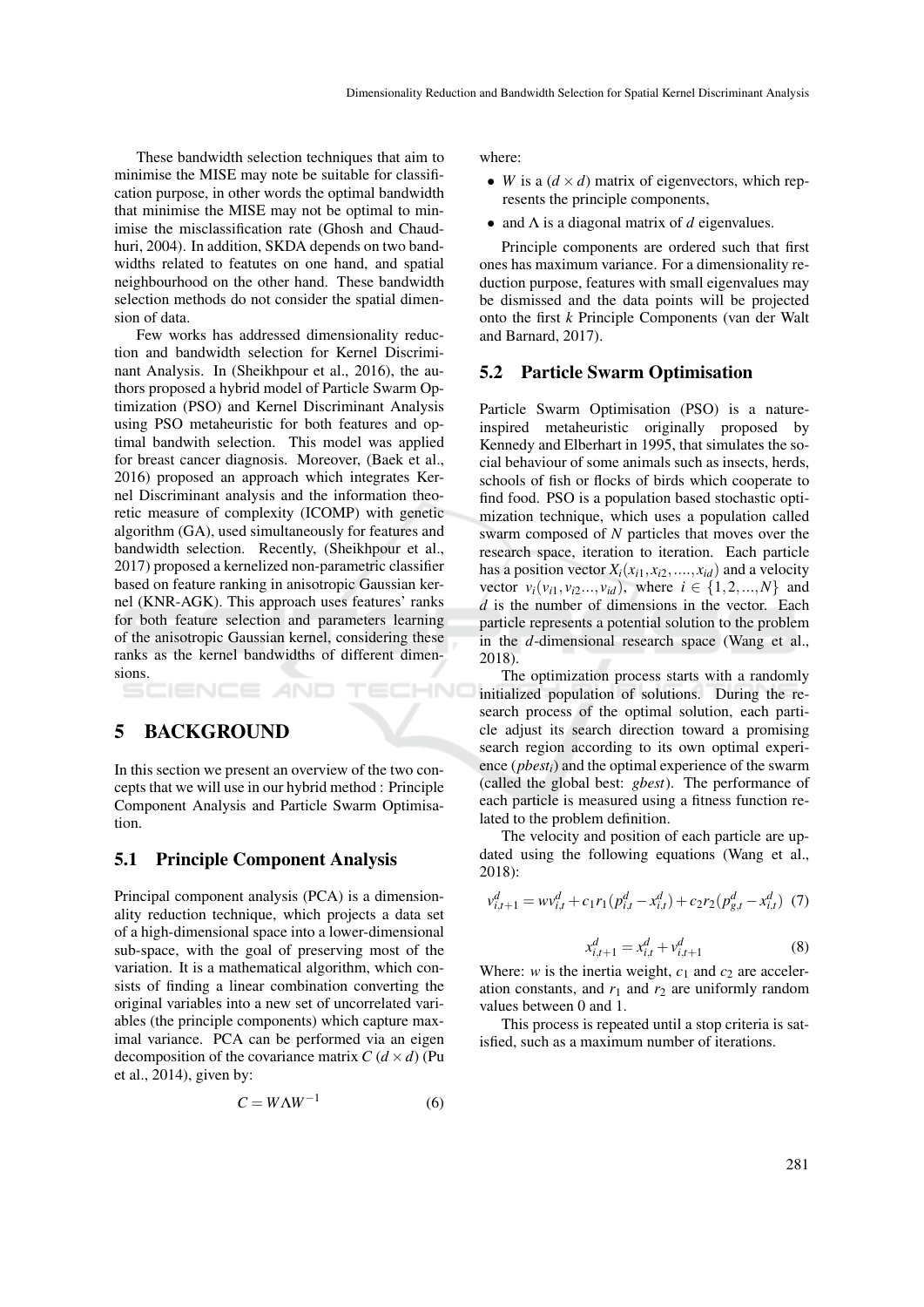# 6 PROPOSED APPROACH

We summarize in Fig. 3 the steps of our proposed approach that we called PSO-SKDA.



Figure 3: PSO-SKDA approach.

Step 1: PCA for Features Extraction. We propose to apply PCA as a preprocessing step prior to SKDA. PCA will serves as a dimensionality reduction technique and also as bandwidth regularizer. As previously explained, only the first principle components with highest eigenvalues will be kept. Moreover, we performed PCA on non-spatial dimensions only, while preserving spatial information. In addition, we performed PCA on the training set samples, than apply the same linear transformation on the test set before the classification. The number of selected principal components will be denoted  $d'$ .

Step 2 : PSO for Bandwidths Selection. In this step we use PSO technique to carry out the selection of the optimal values of the bandwidths  $h_s$  and  $h_v$ which maximise the classification accuracy of SKDA. That is to say that, we defined the fitness function as the classification overall accuracy of SKDA and bandwidth selection consists of finding the optimal bandwidths which maximise the classification accuracy. Moreover, we encode the solutions as a  $(d' + 1)$  dimensional vector  $H = [hv_1, hv_2, ..., hv_{d'}, h_s]$  where  $d'$ is the number of the retained principal components and *hv<sup>i</sup>* is the bandwidth of the *i*-th feature.

In each iteration of PSO, the objective function is calculated for all particles using SKDA, based on a *k*-fold cross validation on the training set. Figure 4 illustrates the concept of *k*-fold cross validation, which consists of splitting the training set into *k* subsets of

same size and using *k*−1 folds to train the model and the remaining fold for validation. The output of the model is the average of the values computed in the loop.



Also, the position of particles are updated using Equations 7 and 8, and global and per-particle best

Step 3: Classification with the Optimal Determined Kernel Bandwidths. The final step consists of the classification of the transformed testing data using SKDA classifier based on the determined optimal kernel bandwidths.

**PUBLICATIONS** 

## 7 EXPERIMENTS

10 U

solutions are updated.

### 7.1 Experimental Setup

We applied our approach for Hyperspectral image classification which consists of assigning a label (ex: water, forest ...) to a pixel. A hyperspectral image (HSI) is a set of simultaneous images collected for the same area on the surface of the earth with hundreds of spectral bands at different wavelength channels and with high resolution. Each pixel of a HSI at a position *s<sup>i</sup>* (representing the spatial dimension) is characterized by a *d*-dimensional spectral vector (representing the spectral dimension).

These images are characterised by the high number of spectral bands. Also, from a spectral point of view, pixels of the same materials have similar spectral signature (Benediktsson and Ghamisi, 2015). Moreover, a strong correlation exists between neighbouring bands of a hyperspectral image. This fact motivates the use of feature selection and feature extraction techniques to reduce the dimensionality of the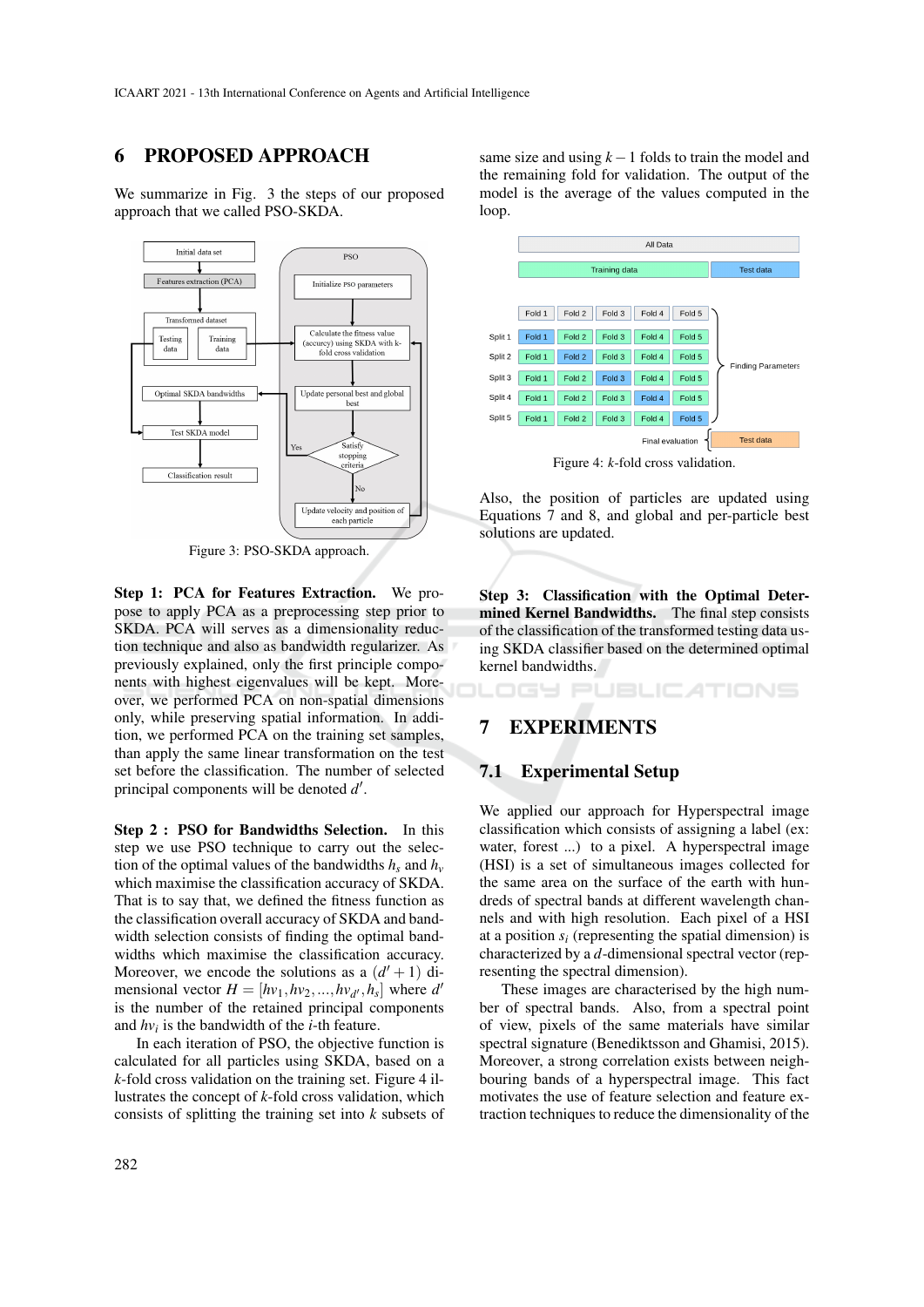

Figure 5: Indian Pines dataset: (a) false color image, (b) training samples, and (c) test samples (Ghamisi et al., 2014).

hyperspectral cube.

Moreover, from the spatial perspective, the spectral signatures are spatially correlated, which mean that neighbouring pixels usually belongs to the same material especially for high-resolution images. This characteristic known as spatial autocorrelation should be taken into account for an effective analysis.

We conducted our experiments on a 200dimensional dataset named Indian Pines dataset, which consists of a  $145 \times 145$  pixels image over the Indian Pines site in Northwestern Indiana. The ground truth is classified into 16 classes, containing agriculture, forest and natural vegetation. We used standard training and test sets (Mou et al., 2018), widely used by the HSI classification community. This makes our results entirely comparable to stateof-the-art methods. Fig. 5 visualizes this image and the training and test samples that we used. Table 1 displays the size of each class of this dataset's training and testing sets.

To evaluate the performance of our algorithm, we use the following measures: 1) Average Accuracy (AA) : representing the average value of the class classification accuracy (CA). 2) Overall accuracy (OA) : which represents the ratio of correctly classified samples, i.e. calculated as the number of correctly classified pixels, divided by the number of test samples. 3) Kappa Coefficient  $(\kappa)$  : that provides information regarding the amount of agreement corrected by the level of agreement that could be expected due to chance alone.

#### 7.2 Experimental Results

To decide how much principle components to keep, while retaining as much of the information as possible, we use the Cumulative Proportion of Variance Explained graph (Figure 6). We only keep the transformed features with highest eigenvalues such that the cumulative proportion of variance explained is about 98%. For the Indian Pines dataset with an original feature space of 200 variables, only 25 principle components are selected.

Table 1: Class labels and the number of training and testing samples for Indian pines dataset.

|                          | Name             | Train | Test | Total |
|--------------------------|------------------|-------|------|-------|
| $\mathbf{1}$             | Corn-no till     | 50    | 1384 | 1434  |
| 2                        | Corn-min till    | 50    | 784  | 834   |
| 3                        | Corn             | 50    | 184  | 234   |
| $\overline{\mathcal{L}}$ | Grass-pasture    | 50    | 447  | 497   |
| 5                        | Grass-trees      | 50    | 697  | 747   |
| 6                        | Hay-windrowed    | 50    | 439  | 489   |
| $\boldsymbol{7}$         | Soybean-no till  | 50    | 918  | 968   |
| 8                        | Soybean-min till | 50    | 2418 | 2468  |
| 9                        | Soybean-clean    | 50    | 564  | 614   |
| 10                       | Wheat            | 50    | 162  | 212   |
| 11                       | Woods            | 50    | 1244 | 1294  |
| 12                       | Bldg-grass-tree- | 50    | 330  | 380   |
|                          | drives           |       |      |       |
| 13                       | Stone-Steel-     | 50    | 45   | 95    |
|                          | Towers           |       |      |       |
| 14                       | Alfalfa          | 15    | 39   | 54    |
| 15                       | Grass-pasture-   | 15    | 11   | 26    |
|                          | mowed            |       |      |       |
| 16                       | Oats             | 15    | 5    | 20    |
|                          | Total            | 695   | 9671 | 10366 |
|                          |                  |       |      |       |
|                          |                  |       |      |       |
| 001<br>peqieidx=         |                  |       |      |       |
| 0.95                     |                  |       |      |       |
|                          |                  |       |      |       |



Figure 6: Cumulative Proportion of Variance Explained graph for IP dataset.

Moreover, we executed the PSO process to select the optimal bandwidth with 20 iterations where each swarm contains 20 particles. Using a 5-fold crossvalidation and an Epanechnikov kernel for  $K_v$  and  $K_s$ .

The parameters of PSO are initialized as follows:  $c_1 = c_2 = 1.93$ ,  $w = 0.72$ . Also, the solution space is reduced to the values between 1 and 10.

Using our approach, the best solutions found are:  $h_v = 6$  and  $h_s = 3.5$ , here we used same  $h_v$  for all feature dimensions.

We compared PSO-SKDA results to state-of-theart techniques related to Hyperspectral images classi-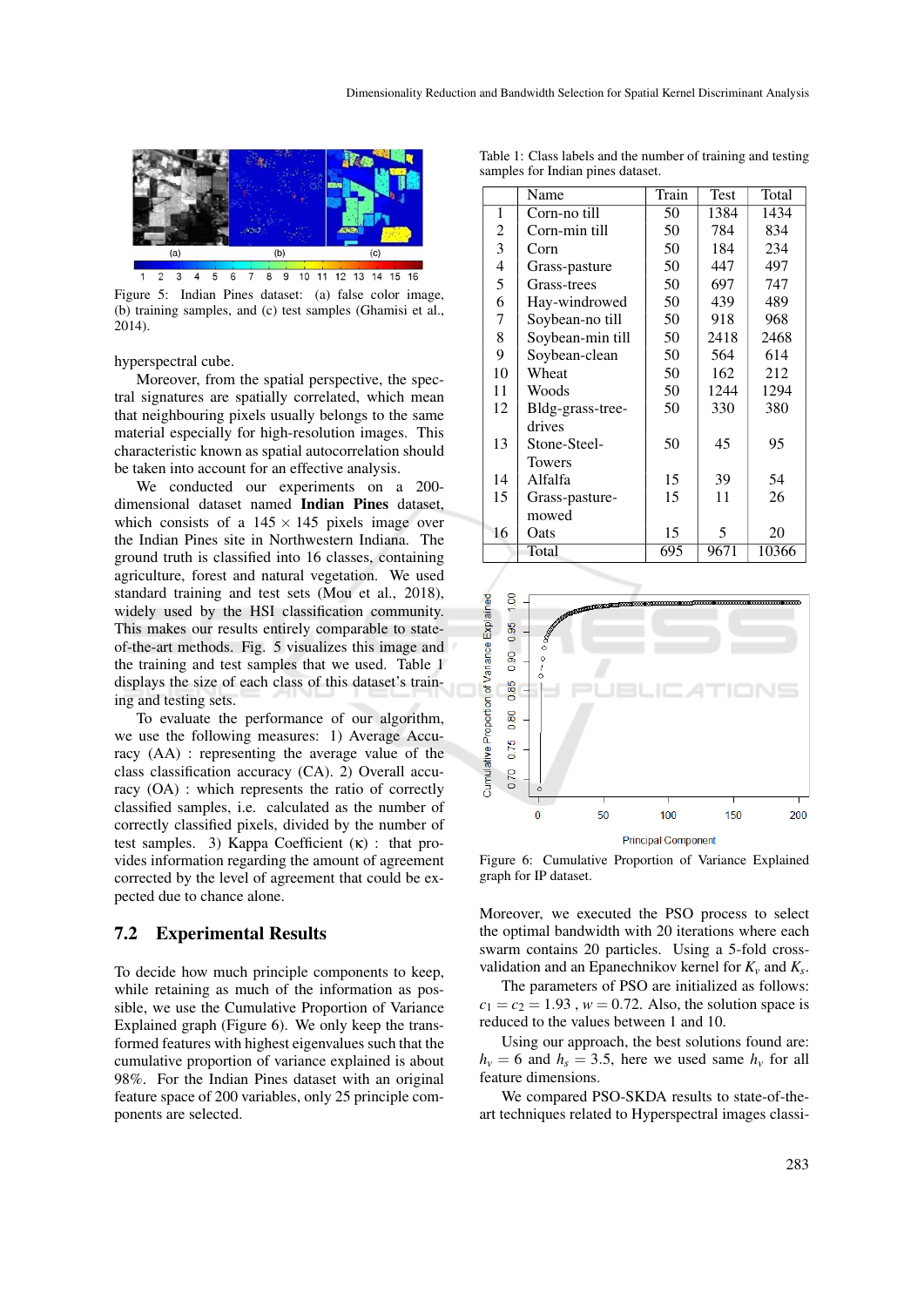|                  | <b>SVM</b> | <b>RF-200</b> | <b>RNN</b> | 1D-CNN | 2D-CNN | <b>SICNN</b> | Res. C-D Net | RNN-GRU-Pr | <b>SSCasRNN</b> | <b>PSO-SKDA</b> |
|------------------|------------|---------------|------------|--------|--------|--------------|--------------|------------|-----------------|-----------------|
| CA1              | 64.31      | 54.84         | 64.74      | 61.34  | 82.51  | 79.84        | 74.86        | 70.59      | 86.99           | 89.74           |
| CA <sub>2</sub>  | 70.92      | 58.42         | 61.35      | 60.33  | 88.14  | 92.47        | 95.28        | 70.82      | 98.72           | 97.07           |
| CA <sub>3</sub>  | 84.78      | 82.61         | 74.46      | 80.43  | 100.0  | 99.46        | 100.0        | 81.52      | 100.0           | 100.0           |
| CA4              | 91.05      | 85.91         | 83.45      | 89.04  | 94.85  | 93.29        | 95.08        | 90.16      | 94.41           | 88.14           |
| CA5              | 85.94      | 80.49         | 77.04      | 90.53  | 85.80  | 92.68        | 96.56        | 91.97      | 97.42           | 95.84           |
| CA6              | 93.62      | 94.76         | 87.70      | 96.13  | 99.77  | 96.58        | 99.09        | 96.13      | 100.0           | 99.77           |
| CA7              | 69.17      | 77.34         | 76.03      | 72.11  | 82.35  | 86.82        | 84.42        | 84.75      | 87.15           | 90.63           |
| CA <sub>8</sub>  | 52.90      | 59.43         | 60.79      | 54.47  | 73.86  | 69.52        | 74.57        | 59.64      | 85.98           | 85.98           |
| CA9              | 76.60      | 63.48         | 61.17      | 75.71  | 86.00  | 83.69        | 80.14        | 86.17      | 87.23           | 88.30           |
| CA <sub>10</sub> | 97.53      | 96.06         | 93.21      | 99.83  | 100.0  | 100.0        | 100.0        | 99.38      | 100.0           | 99.38           |
| CA11             | 77.49      | 88.26         | 81.67      | 80.87  | 94.53  | 96.70        | 95.74        | 84.97      | 97.51           | 98.07           |
| CA <sub>12</sub> | 73.33      | 54.85         | 55.45      | 78.48  | 97.27  | 96.97        | 96.06        | 77.58      | 99.70           | 99.09           |
| CA <sub>13</sub> | 100.0      | 97.78         | 86.67      | 91.11  | 100.0  | 100.0        | 100.0        | 95.56      | 100.0           | 100.0           |
| CA <sub>14</sub> | 87.18      | 58.97         | 69.23      | 94.87  | 97.44  | 94.87        | 84.62        | 84.62      | 100.0           | 100.0           |
| CA15             | 90.91      | 81.82         | 90.91      | 90.91  | 100.0  | 100.0        | 100.0        | 90.91      | 100.0           | 100.0           |
| CA16             | 100.0      | 100.0         | 80.00      | 100.0  | 100.0  | 100.0        | 100.0        | 100.0      | 100.0           | 100.0           |
| <b>OA</b>        | 70.55      | 69.79         | 69.82      | 70.79  | 85.43  | 85.13        | 85.76        | 88.63      | 91.79           | 92.07           |
| AA               | 82.23      | 77.13         | 75.24      | 82.23  | 92.66  | 92.68        | 92.28        | 85.63      | 95.79           | 95.75           |
| κ                | 66.90      | 65.89         | 65.87      | 67.07  | 83.49  | 83.13        | 83.85        | 73.66      | 90.62           | 90.94           |

Table 2: Classification results (%) for Indian Pines dataset using standard training and test sets.

Table 3: Comparaison between SKDA, PCA-SKDA and PSO-SKDA for Indian Pines dataset.

|    | <b>SKDA</b> | <b>PCA-SKDA</b> | <b>PSO-SKDA</b> |
|----|-------------|-----------------|-----------------|
| OΑ | 93.89       | 92.71           | 92.07           |
| AA | 96.67       | 96.13           | 95.75           |
| κ  | 93.01       | 98.18           | 90.94           |

fication, including: SVM, RF-200 which consists of a Random forest with 200 trees, RNN, 1D CNN, 2D CNN, SICNN, Res. Conv-Deconv Net (Mou et al., 2018), RNN-GRU-PRetanh (Mou et al., 2017) and SSCasRNN (Hang et al., 2019).

Since we use same sets of training and test, we reported the results of SVM, RNN, 1D-CNN and 2D-CNN from (Hang et al., 2019). In addition, the results of RF-200 and RNN-GRU-PRetanh are reported from (Mou et al., 2017). Finally, those of SICNN and Res. Conv-Deconv Net are reported from (Mou et al., 2018).

Table 2 shows classification results of Indian pines dataset. As we might notice, PSO-SKDA gives competitive classification accuracies comparing to stateof-the art methods with highest overall accuracy and kappa coefficient. PSO-SKDA gives best or equivalent results for 10 classes from 16, with a 100% accuracy for 5 classes. This experiment shows the effectiveness of the proposed method, and that dimensionality reduction using PCA didn't affected the accuracy of our classifier. In addition, even with limited number of training set, the hypermatametrs tuning from the training set gave good results on the new values of the test set.

In Table 3, we compare the results of PSO-SKDA to SKDA (Boumeddane et al., 2020) and PCA-SKDA where the bandwidths where tuned experimentally using a grid search like approach based on test set.

This results shows that our new approach PSO-SKDA is more accurate then SKDA and PCA-SKDA. In fact, the results of these two approaches are overestimated since the test set was used for the hyperparameters tuning, this introduces a bias in the results.

## 8 CONCLUSION

In this paper, we introduced a new hybrid approach, which integrates Spatial Kernel Discriminant Analysis, Principle Components Analysis and Particle Swarm Optimisation. This model aims to automate the choice of the optimal values of the bandwidths  $h_v$  and  $h_s$  and reduce the computational complexity due to the high dimensionality of data. Experiments on Hyperspectral Image classification have shown promising results of PSO-SKDA on Indian Pines dataset compared to latest state-of-the-art algorithms for HSI classification. As a future work, we aim to validate our approach on other datasets and to enhance the execution time which remains problematic for kernel density estimation based algorithms especially for huge datasets. This issue needs more investigation to improve the computational complexity.

### REFERENCES

Baek, S. H., Park, D. H., and Bozdogan, H. (2016). Hybrid kernel density estimation for discriminant analysis with information complexity and genetic algorithm. *Knowl.-Based Syst.*, 99:79–91.

Benediktsson, J. A. and Ghamisi, P. (2015). *Spectral-spatial*